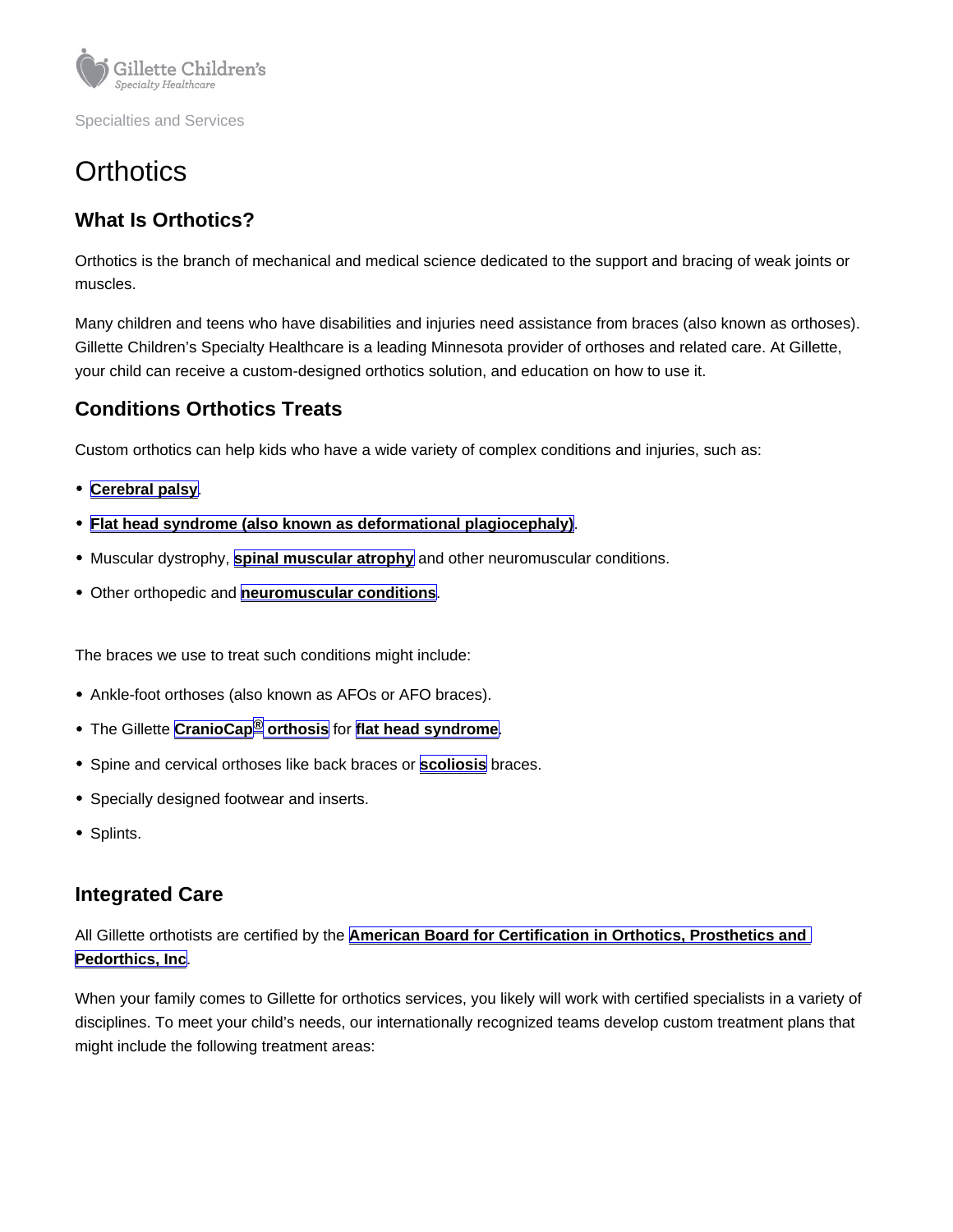- [Orthopedics](https://www.gillettechildrens.org/conditions-care/orthopedics) .
- [Rehabilitation medicine](https://www.gillettechildrens.org/conditions-care/rehabilitation-services/rehabilitation-medicine).  $\bullet$
- [Rehabilitation therapies](https://www.gillettechildrens.org/conditions-care/rehabilitation-services/rehabilitation-therapies).  $\bullet$
- [Therapeutic recreation](https://www.gillettechildrens.org/conditions-care/therapeutic-recreation) .

In addition to these specialty areas, your child might benefit from our **assistive technology services** at clinics throughout the Twin Cities and in communities throughout greater Minnesota.

Through [Gillette Lifetime Specialty Healthcare](https://www.gillettechildrens.org/conditions-care/adult-services) , we also offer ongoing care for teens and adults whose needs continue into adulthood.

Locations

[St. Paul Campus](https://www.gillettechildrens.org/locations/st-paul-campus)

**[Baxter Clinic](https://www.gillettechildrens.org/locations/baxter-clinic)** 

**[Burnsville Clinic](https://www.gillettechildrens.org/locations/burnsville-clinic)**